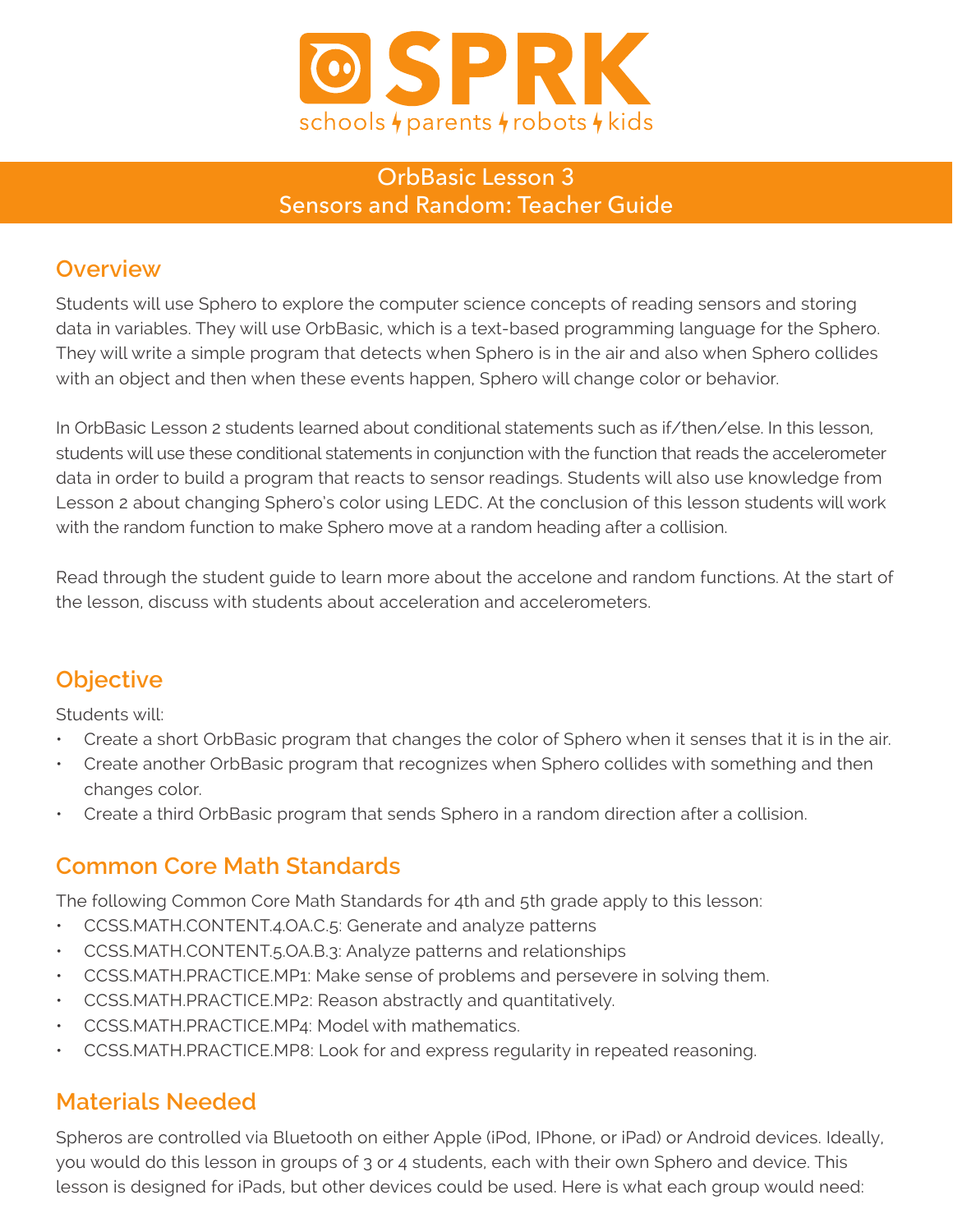## **Materials Needed (continued)**

- iPad with Sphero OrbBasic loaded. You can get Sphero OrbBasic for free from the iTunes app store.
- Sphero that has been fully charged
- Print-out of the worksheet
- A flat open space. (Preferably not very slippery.)
- Objects to have Sphero collide with

Although not required, it can be helpful to have a keyboard attached to the iPad.

#### **Part 1: Connect the Sphero**

In part 1, students need to connect each iPad with a Sphero. They will:

- Wake up the Sphero
- Turn on Bluetooth
- Connect the correct Sphero to the iPad, using the colors that it flashes as a way to tell which Sphero has which name

### **Part 2: Aim the Sphero**

In part 2, students need to set the orientation, which is the direction of 0 degrees heading for Sphero. This is called "aiming". It's important that they get this right so that the Sphero will follow the path and not bump into anything. To do this, they need to adjust the blue"taillight" so that it is pointing directly at them. If they do this correctly, then the Sphero will roll directly away from them. Students will:

- 1. Open up OrbBasic on the iPad
- 2. Hold the Sphero in front of them as they look down the path
- 3. Tap and hold the aim icon at the bottom of the screen and adjust the taillight so that it is pointing directly at them.

### **Part 3: Sensing when Sphero is in the Air**

In part 3, students will create an OrbBasic program that changes color when Sphero's accelerometer senses that Sphero is in the air. The new command students will use in this part is called accelone. Accelone is set to be 0 for a perfectly calibrated Sphero in freefall (if the only acceleration acting on it is gravity). Due to the fact that few things are perfect, students will need to build in a soft buffer to determine if Sphero is in fact in the air. This will be done by coding if accelone< 200 instead of if accelone=0.

Students will use a conditional statement and the LEDC commands to change the color of Sphero when it is in the air. If the condition is false then the program will loop back to the beginning. See the student guide for the code.

### **Part 4: Sensing Collisions**

For Part 4 students will create a macro similar to the one they built in part 3 but it will be sensing collisions instead of whether or not Sphero is in the air. Students will be building a code to read if the accelerometer value is greater than 5000 (which indicates that Sphero has collided with something).